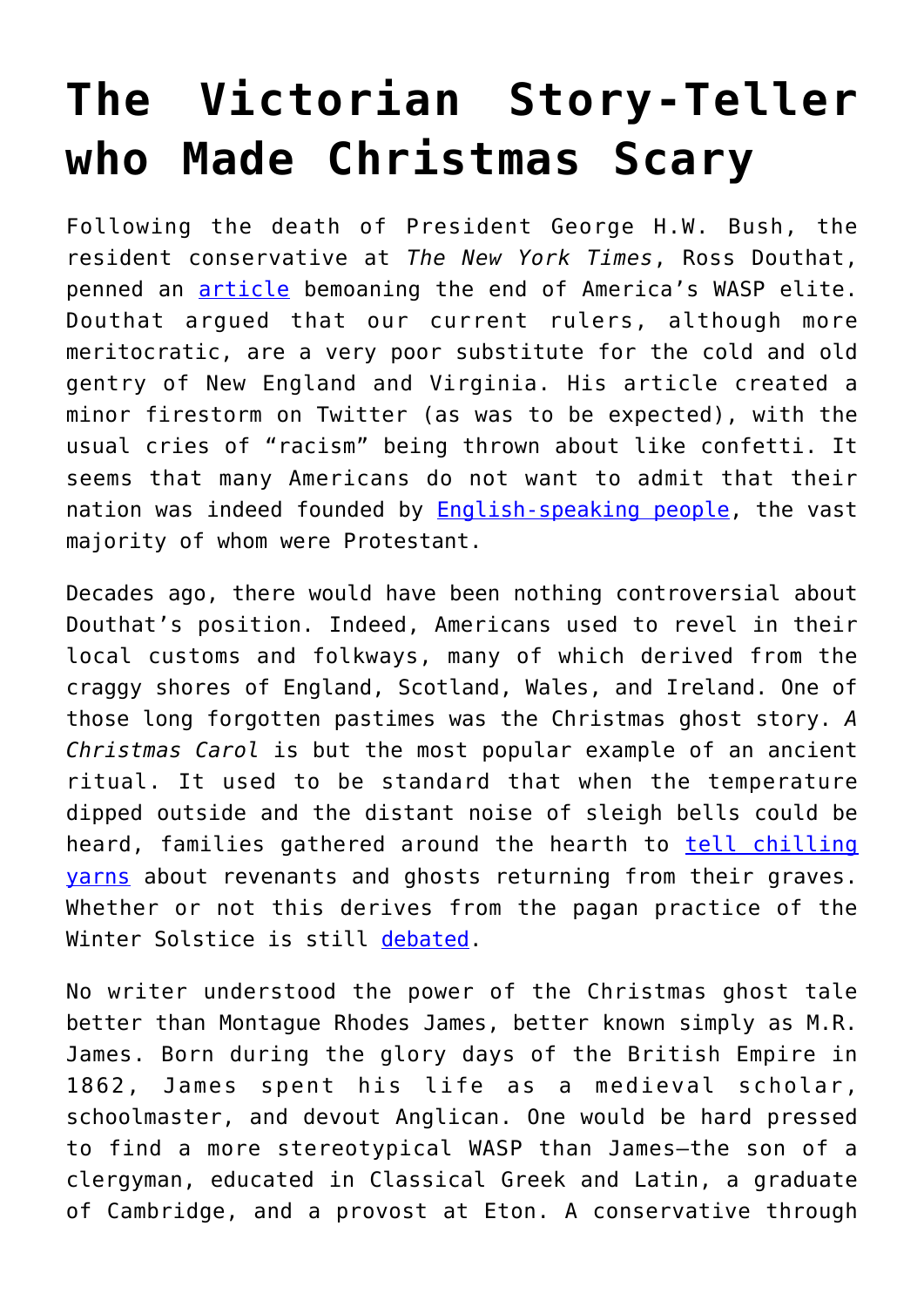and through, James nevertheless came to minor fame during the Edwardian Age for his ghoulish and sometimes gruesome ghost stories.

James called his fiction "[antiquarian.](https://www.amazon.com/Ghost-Stories-Antiquary-M-R-James/dp/1619492482)" Few designations have been so apt, as James's stories predominantly feature single, solitary men with scholastic temperaments who find themselves faced with the supernatural. One of James's greatest admirers, [H.P. Lovecraft](http://airshipdaily.com/blog/10202014-m-r-james), followed the Englishman's template when he began [casting the runes](http://www.thin-ghost.org/items/show/134) on his own "weird tales." In a [letter](http://www.hplovecraft.com/life/interest/authors.aspx) to friend Emil Petaja dated March 6, 1935, Lovecraft praised James for "his way of weaving a horror into the everyday fabric of life & history—having it grow naturally out of the myriad conditions of an ordinary environment…"

Lovecraft's praise is only partially right, for many of James's best stories do not present a single iota of the "every-day" or ordinary. See, for instance, "[Oh, Whistle, And](http://www.thin-ghost.org/items/show/150) [I'll Come to You, My Lad](http://www.thin-ghost.org/items/show/150)," James's most anthologized story. It centers on Cambridge professor Parkins as he tries to enjoy a beach holiday at Burnstow, a fictional town in Suffolk. During an excursion through some ruins left behind by the Knights Templar, Parkins discovers a flute with the Latin inscriptions "Quis est iste, qui venit?" and "FLA FUR BIS FLE." Before taking the strange souvenir back to his room at the Globe Inn, the professor blows on the whistle. This causes a specter dressed in pajamas to haunt Parkins until he is saved by fellow guests.

Another James classic, "[Count Magnus,](http://www.thin-ghost.org/items/show/135)" is the horrific tale of the English writer Mr. Wraxall who journeys to the cold land of Sweden in order to research the mysterious figure known only as Count Magnus. The dead count was renowned for his cruelty and his bloodthirsty suppression of a peasant rebellion. Worse still, the locals claim Magnus had undertaken the "Black Pilgrimage" before his death and had become an adept wizard. Wraxall visits Magnus's sarcophagus and discovers that the Scandinavian villain is still quite capable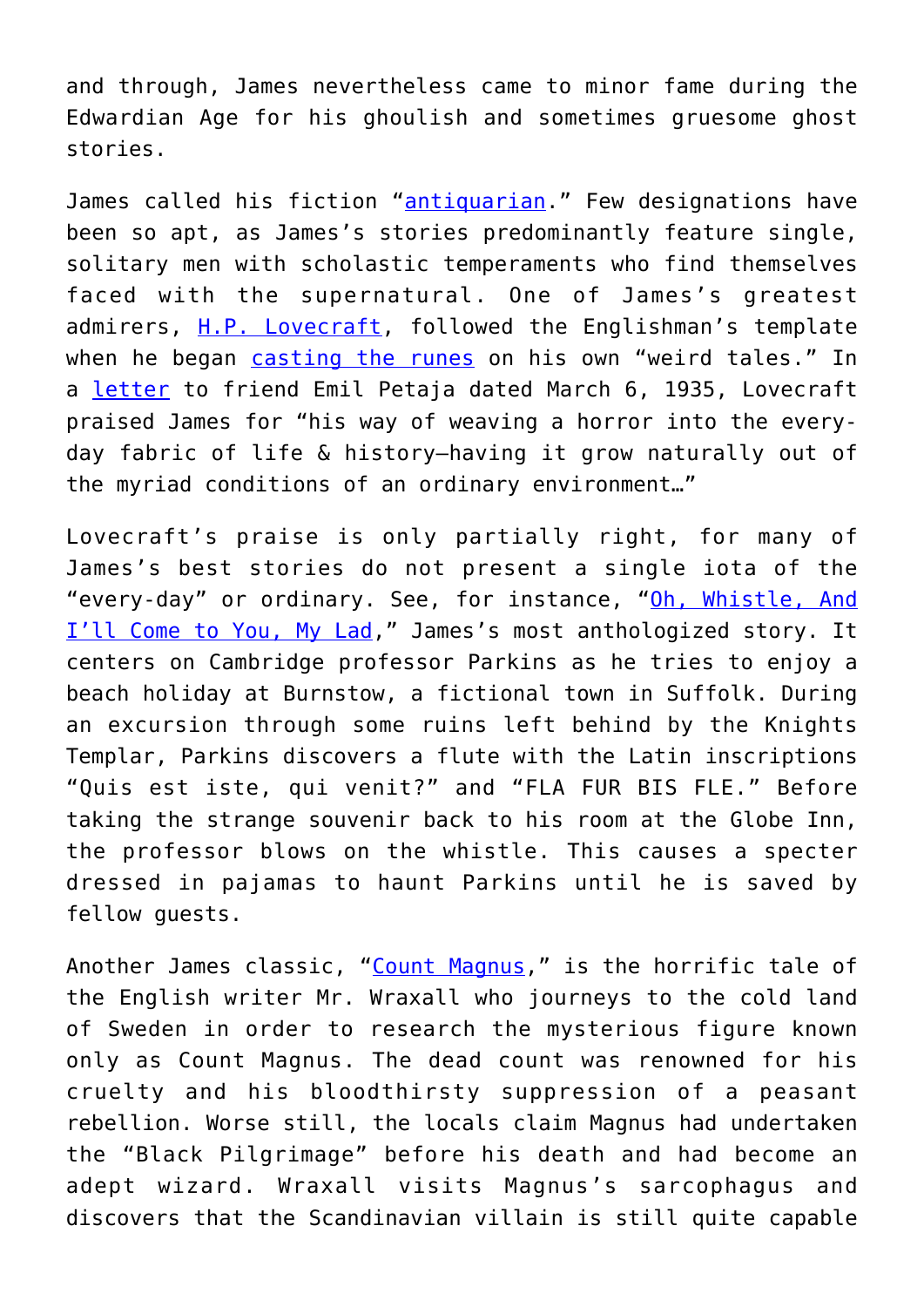of evil.

American audiences of a certain age will probably best remember James as the man who wrote the story that inspired the 1957 horror film *[Night of the Demon](https://www.youtube.com/watch?v=jFlzcyd0yqA)*. Missing from Jacques Tourneur's tour de force and present in the original 1911 short story is James's not-so-subtle parody of the English occultist Aleister Crowley, who is called Karswell in the tale.

Despite his genteel persona and his specifically traditionalist way of writing, James could be quite cruel to his audience. The short story "[Lost Hearts"](https://www.thin-ghost.org/items/show/143) from 1895 places children at the center of danger—inside the home of a cannibal. Other more cerebral yarns like "[The Stalls](https://www.thin-ghost.org/items/show/155) [of Barchester Cathedral](https://www.thin-ghost.org/items/show/155)" and "[The Tractate Middoth](https://www.thin-ghost.org/items/show/158)" blur the lines between standard ghost stories and stories about vampires, demons, and unmentionable monsters. All of this, on top of James's reliance on medieval history and antiquarian language, can make for confounding reading, especially for those horror fans saturated with too much cinematic gore.

There is nothing prurient about James's fiction. There are no scenes of torture, sexual assault, or extreme bloodletting. Instead James is a master of mood. Sure, his stories do build slowly and often his dialogue is stilted. However, when he is at his best (like in "[The Mezzotint"](https://www.thin-ghost.org/items/show/145)), he is a master of subtle hints and suggestions. The dark spaces in crumbling cathedrals, the abandoned library, the rainswept churchyard—James imbues these places with dread and the fateful idea that we everyday humans are never completely safe from the otherworld.

Russell Kirk once *characterized* Anglo-American conservatism as an adherence to "customs, convention, and continuity." Kirk further stated that a conservative is someone who believes in a transcendent order or hierarchy that cannot always be seen. The fiction of M.R. James closely aligns with this type of